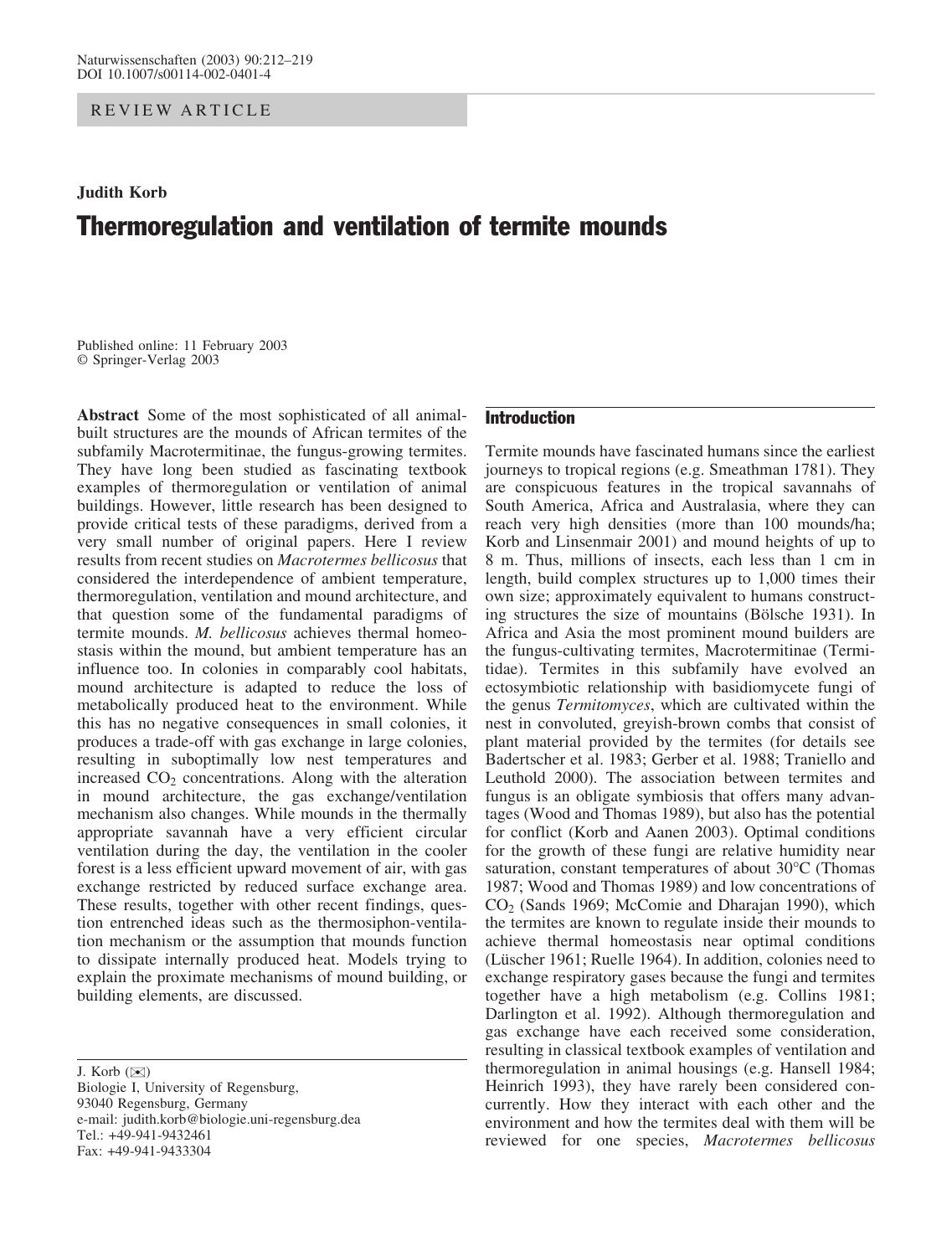Fig. 1 Macrotermes bellicosus mounds in the Comoé National Park (Côte d'Ivoire): a large savannah mound, b large gallery forest mound, and c small mound



(Smeathman). Causes and effects between environment, thermoregulation and gas exchange will be shown and feedback mechanisms discussed. These results question entrenched ideas of thermoregulation and ventilation. Therefore, other recent studies will be addressed to reveal interspecific differences as well as common principles on the architecture and function of termite mounds. Finally, proximate modelling approaches will be discussed; how termites might build mound structures by rules of selforganisation.

## Interaction between environment, thermoregulation and gas exchange in Macrotermes bellicosus

Influence of ambient temperature on nest temperature and mound structure

## Savannah mounds

In the savannah of the Comoé National Park (Côte d'Ivoire, West Africa; CNP), M. bellicosus reaches very high densities and builds impressive cathedral-shaped mounds with many ridges ('nids en cathédrale', see Fig. 1a; Grassé and Noirot 1961, Lepage 1984; Korb and Linsenmair 1998a, 2001). In accordance with other studies (Lüscher 1955, 1956, 1961; Ruelle 1964; Noirot 1970; for M. carbonarius: McComie and Dhanarajan 1990), the nest temperature of large mounds is relatively constant, near  $30^{\circ}$ C all year round, with a fluctuation of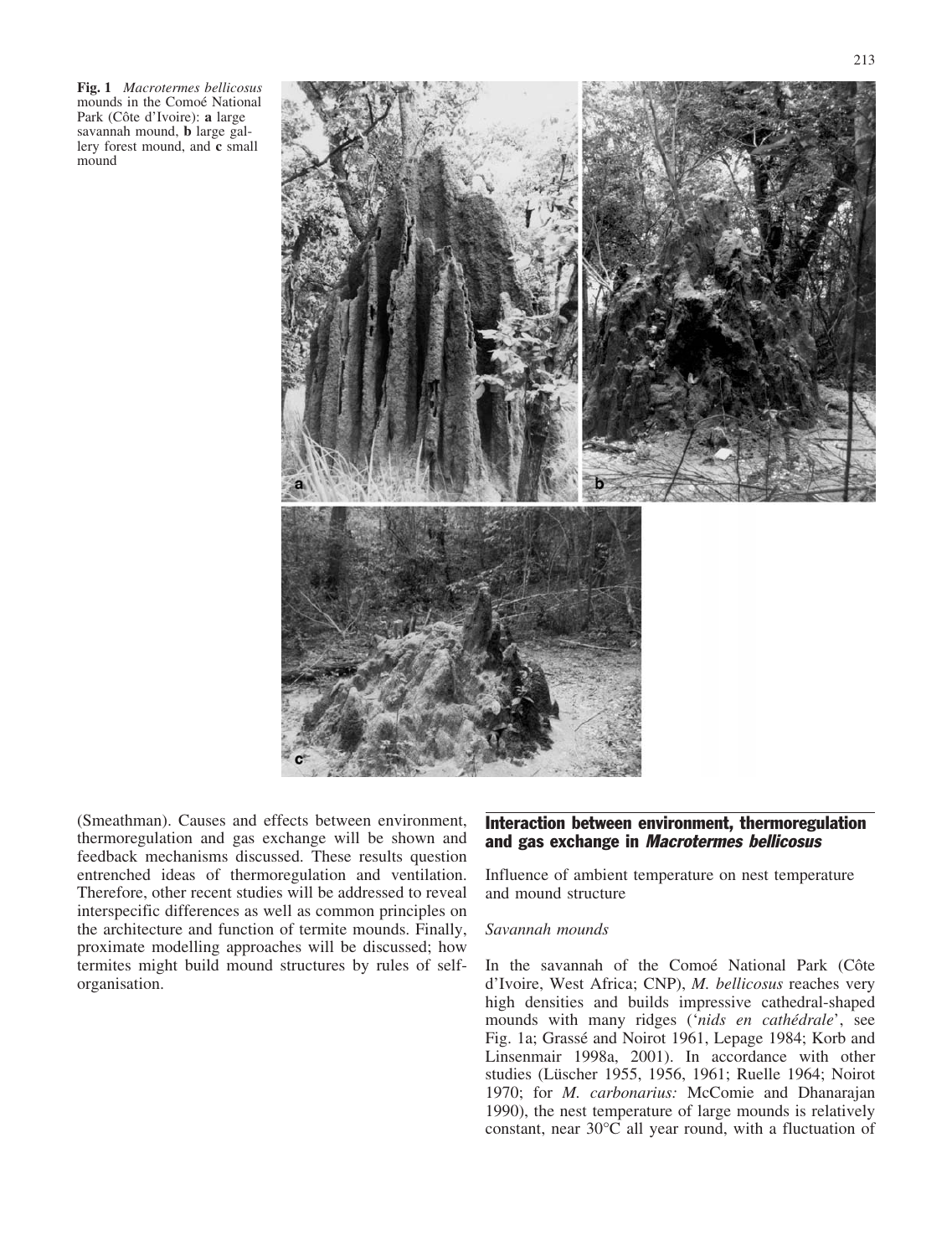less than  $2^{\circ}$ C, despite ambient temperature fluctuations of about 35°C (Korb 1997; Korb and Linsenmair 1998a). However, the nest temperature is also influenced by ambient temperature. In small mounds that harbour small colonies (Collins 1981), nest temperature positively correlates with ambient temperature (Korb and Linsenmair 1998a). Nest temperatures of small mounds reach 30°C only if ambient temperatures are high. Manipulation of ambient temperature confirmed the causal relationship between ambient temperature and nest temperature; shading mounds with grass roofs results in a drop of the ambient temperature followed by a decline in nest temperatures (Korb and Linsenmair 1998a). Multiple regression models of temperatures in inhabited and intact, uninhabited mounds showed that (1) mound structure alone results in the constancy of the nest temperature, (2) ambient temperature (abiotic heat production) provides a basal minimum nest temperature, but (3) that the heat produced by the metabolism of the fungi and termites (biotic heat production) is necessary to reach optimal nest temperatures of 30°C (Korb and Linsenmair 2000a).

#### Gallery forest mounds

The influence of ambient temperatures on nest temperatures can also be seen in mounds in the gallery forest in the CNP. Nest temperatures there are on average  $2^{\circ}$ C lower (i.e.  $28^{\circ}$ C) than those in the savannah. As the activity of the fungi decreases significantly below  $30^{\circ}$ C (Thomas 1987), nest temperatures in the gallery forest seem to be suboptimal and selection for insulation would be expected. In fact, mound architecture seems to be adapted to counteract the loss of heat. Mounds in the gallery are dome-shaped, earthen structures with thick walls ('nids en dôme', see Fig. 1b, c; Grassé and Noirot 1961) which have a lower surface complexity (i.e. ratio of the real surface area to the minimal possible surface) than mounds in the savannah (Korb and Linsenmair 1998a). This was also confirmed by experiments: when ambient temperatures were increased in the gallery forest by cutting shading trees, mound surface complexities increased and the resulting architecture resembled that of the savannah mounds (Korb and Linsenmair 1998a).

Influence of gas exchange on mound structure and thermoregulation

Despite the adaptation seen in mound structure, nest temperatures in the forest cannot be maintained optimally, suggesting the possible constraint of a constant necessity for gas exchange, especially for fungus cultivation. Lüscher (1955) calculated that a large colony needs at least about 240 l of  $O_2$  per day, corresponding to 1,200 l of air (measurements for M. jeanneli: 100,000–400,000 l air per day or 800–1,500 l  $CO<sub>2</sub>$  per day; estimations for M. subhyalinus: 560  $1 \text{ CO}_2$  per day; M. michaelseni: 400-500  $1 \text{ CO}_2$  per day; Darlington et al. 1997). As M.

bellicosus has enclosed mounds without holes, the mounds' surface area corresponds to the gas exchange area. Thus, a reduction in surface area and increase in wall thickness to insulate the nest, bears the costs of decreased gas exchange and increased  $CO<sub>2</sub>$  concentrations. Although termites can tolerate high  $CO<sub>2</sub>$  concentrations (Lüscher 1955, 1961; Ruelle 1964; Matsumoto 1978), the metabolic activity of the fungi decreases with increasing  $CO<sub>2</sub>$  concentrations (Sands 1969; McComie and Dhanarajan 1990). This results in a reduced food supply for the termites and, more importantly, in a reduced production of metabolic heat that further reduces nest temperature. Thus, in a comparatively cool habitat, termites have to trade off nest insulation against effective gas exchange and increased heat production. The observed dome-shaped mounds with thick walls in the gallery forest seem to be the outcome of this trade-off with suboptimally low nest temperatures and elevated  $CO<sub>2</sub>$  concentrations (Korb and Linsenmair 1999a). Correspondingly, the experimental increase in ambient temperatures in the forest resulted in increased mound surface complexity and decreased  $CO<sub>2</sub>$  concentrations (Korb and Linsenmair 1999a). Ultimately, the suboptimal conditions in the forest lead to lower lifetime reproductive success of colonies in the forest compared with the savannah (Korb and Linsenmair 1999b) and seems to limit the distribution of M. bellicosus to open forest stands (Korb and Linsenmair 1998a). In areas with a dense canopy, ambient temperatures are probably too low to insulate mounds sufficiently and at the same time provide sufficient gas exchange.

Interaction between colony size, mound structure and ventilation

#### Savannah mounds

The differences in the mound structure and ambient temperatures between the gallery forest and the savannah nests have quantitative (a reduced surface area) and qualitative (an altered gas exchange mechanism) consequences for gas exchange that furthermore depend on mound size. Small colonies (Collins 1981) have a reduced capacity to generate heat and to maintain constant nest temperatures. Even in the savannah, the nest temperatures of small mounds are below the optimum of  $30^{\circ}$ C and vary with ambient temperatures (see above). In line with this, in both habitats small colonies build dome-shaped mounds with reduced surface complexity and thick walls (Fig. 1a). However, as gas exchange requirements in small colonies are low, this insulation does not compromise with gas exchange. This changes with increasing colony size. In the savannah, the then increasing demand for gas exchange is reflected by a reduction in wall thickness and an increase in surface complexity (Korb and Linsenmair 1998a), leading to cathedral-shaped mounds with ridges and an altered internal structure (Lüscher 1961; Figs. 1a and 2): The central, spherical nest is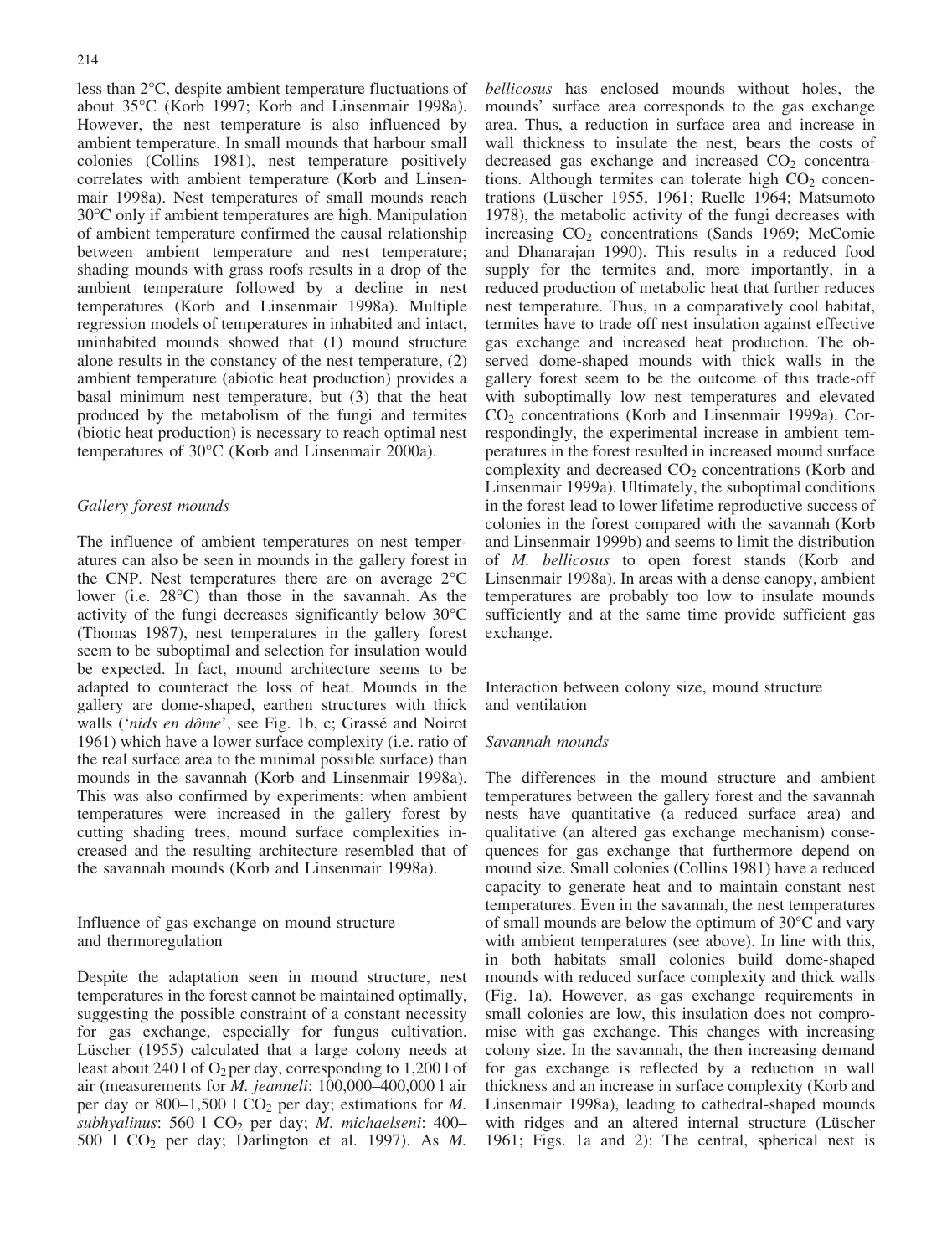

Fig. 2 Interaction between colony size, mound structure and ventilation. Small colonies have low metabolic rates. Therefore, they build dome-shaped mounds with thick walls which is not in conflict with the need for gas exchange. With increasing colony size the metabolic rates and the necessity for gas exchange increases. In the savannah, an externally driven circular ventilation system (see text) develops in cathedral-shaped mounds that provides efficient ventilation. In the rather cool gallery forest, well-insulated, dome-shaped mounds need to be built that bear the costs of a less efficient gas exchange

surrounded by a cavity, which at the apex of the nest opens into a central shaft that extends to the top of the mound. Peripheral air channels start closer to the bottom of the nest and run directly below the mound surface inside the ridges. This air channel system allows an efficient ventilation via circulation of air (Korb and Linsenmair 2000b). Warm ambient temperatures during the day cause temperature gradients between the cooler nest and the ambient air that lead to convection currents. Air rises inside the peripheral air channels of the ridges toward the top of the mound and 'pulls'  $CO_2$ -rich air from the nest into the ridges. As the air rises, respiratory gases are exchanged ('externally driven ventilation'; Korb and Linsenmair 2000b).

At night, this gas exchange mechanism changes as temperature gradients invert when ambient temperatures fall below those in the nest (Korb and Linsenmair 2000b). Warm,  $CO<sub>2</sub>$ -rich air flows upward inside the central shaft from the nest to the top of the mound (similar to a thermosiphon mechanism; Lüscher 1955), but without a prominent decline in the ridges. Gas exchange, therefore, seems to be restricted to the top of the mounds. This change in the size of the gas exchange area between day and night is reflected in low  $CO<sub>2</sub>$  concentrations during the day and an increase of  $CO<sub>2</sub>$  during the night (Korb and Linsenmair 2000b).

#### Gallery forest mounds

As outlined above, in the cooler gallery forest, the increasing demand for gas exchange with increasing colony size is in conflict with an appropriate insulation of the nest. The resulting dome-shaped mounds also alter the mechanism of gas exchange (Korb and Linsenmair 2000b): Circulating air channels are lacking; only single, separated air channels of small diameters ascend from the nest to the mound wall, where they sometimes end in small turrets (Figs. 1 and 2). The largest of these channels is the central shaft that, similar to the cathedral-shaped mounds, rises from above the nest to the top of the mound, where it can extend into a turret of up to 2 m. Such turrets have comparatively thin walls, especially in the upper parts. Gas exchange seems to occur mainly through these central and the peripheral turrets; driven by convection currents, air rises from the nest upward to the turrets. This thermosiphon-like mechanism is indicated by temperature gradients, with ambient temperatures rarely exceeding nest temperatures. As the exchange area is limited,  $CO<sub>2</sub>$  concentrations are higher in the forest mounds than in the savannah.

#### Regulation of mound architecture

The interaction between ambient temperature, thermoregulation, gas exchange and mound architecture can be summarised as in Fig. 3a. Ambient temperature influences mound architecture. In relatively cool habitats, mounds are less complex to reduce the loss of metabolic heat. This reduction in mound complexity seems to be limited by the necessity for gas exchange. A negative feedback from gas exchange to thermoregulation occurs because increased gas exchange favours metabolic heat production. The result is a trade-off between thermoregulation and gas exchange.

It could be argued that the difference in mound architecture between the habitats is not caused by the necessity to insulate the nest, but by the mechanism for gas exchange (Fig. 3b). The circulatory ventilation mechanism of the savannah would rarely work in the gallery forest as it depends on temperature gradients caused by high ambient temperatures. Therefore, mounds with ridges would not be advantageous and mound structures would be selected that favour gas exchange via a thermosiphon mechanism, such as turrets do. As the gas exchange area of the turrets is smaller than those of ridges,  $CO<sub>2</sub>$  concentration in the nest might increase and result in diminished heat production. Thus, the lower nest temperatures as well as the increased  $CO<sub>2</sub>$  concentrations in the forest could be explained by the influence of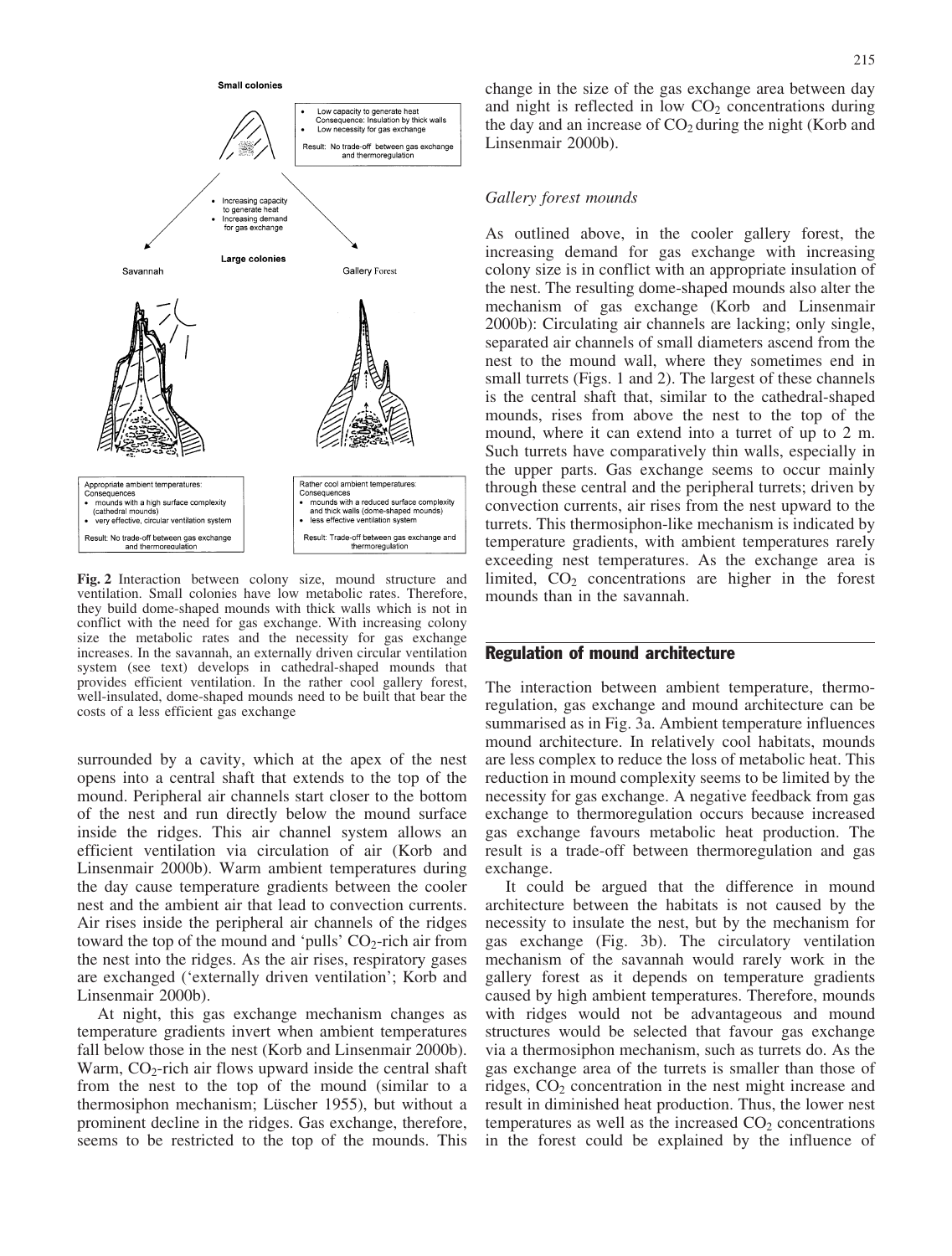

Fig. 3a–b Interaction between ambient temperature, thermoregulation, gas exchange and mound structure. a Likely interaction for M. bellicosus in the CNP: low ambient temperatures make it necessary to insulate the nest. This is achieved by building domeshaped mounds with thick walls and reduced surface complexity. The change in the mound architecture results in elevated  $CO<sub>2</sub>$ concentrations in the nests which have a negative feedback on thermoregulation and constrain further insulation of the nest. The change of the internal mound structure is in accordance with the changed gas exchange mechanism, as a circular ventilation is not possible under low ambient temperatures. b Unlikely alternative scenario: low ambient temperatures change the ventilation mechanism for gas exchange. Firstly, this leads to increased  $CO<sub>2</sub>$ concentrations and a reduced metabolic heat production that results in low nest temperatures. Secondly, the change in the ventilation mechanism favours a change in mound structure. Italic text indicates consequences. For further information see text

ambient temperature on the physical mechanism for gas exchange, without invoking thermoregulatory causes.

However, several considerations suggest that the second scenario is not sufficient to explain mound architecture in the forest. First, why do the termites not build several large turrets to increase gas exchange area and reduce  $CO<sub>2</sub>$  concentrations, as the latter are critical for the maintenance of an optimal nest temperature? In other regions of the Côte d'Ivoire, M. bellicosus builds mounds with several large turrets (personal observation), indicating that the species has the behavioural repertoire to do so. Second, why do mounds of all sizes have reduced surface complexities? That is, why are mounds cone-shaped? This cannot be explained by the fact that ridges have no function. Even mounds without ridges can have a high surface complexity. Third, why do the thin turrets of large colonies not begin closer to the nest, but are separated from it by thick earth layers? In contrast, the ridges of cathedral mounds originate next to the fungus gardens. Forest nests are surrounded by thicker layers of compact mound material than savannah nests, independent of mound architecture (Figs. 1 and 2). These considerations strongly suggest that mound architecture in the gallery forest is a not just a consequence of the ventilation mechanism, but a consequence of thermoregulatory constraints.

#### Implications from comparison with other studies

Comparing these results with those from earlier studies challenges the general validity of two entrenched ideas concerning mound-building, fungus-cultivating termites.

Keeping cool: do mounds dissipate heat?

Despite a lack of data, it is generally assumed that macrotermitid termites need to deal with overheating problems due to the high metabolism of the fungi and the termites (Darlington 1987, 1989; Weir 1973). In this context, ventilation of mounds was considered as a mechanism to dissipate excess metabolic heat (Collins 1979; Darlington 1987, 1989; Weir 1973; Schuurman and Dangerfield 1996; Noirot and Darlington 2000; Camazine et al. 2001).

The data for *M. bellicosus* in the CNP show that macrotermitine species can have problems in keeping warm which, due to physiological constraints, has consequences for the fitness of the colonies and the distribution of the species. The high demand for heat, despite the extensive metabolic heat production, could be explained by the high heat capacities of the mounds (Korb and Linsenmair 1998b).

This should not rule out cooling problems under some circumstances, but a careful analysis is necessary to address this topic. For example, in more arid regions, I would expect enhanced ventilation to occur through the ridges due to more pronounced temperature gradients. Optimal gas exchange and an extensive loss of heat would be the consequences. However, water loss would also be high and this might be difficult to replace. Therefore, at the upper temperature range of mound-building Macrotermitinae a similar trade-off as for the lower limit might be expected, except that gas exchange is traded against a reduction in water loss. This hypothesis could be tested.

The thermosiphon mechanism: a general mechanism for ventilation of enclosed mounds?

For the ventilation of enclosed mounds, Lüscher (1955, 1961) postulated a thermosiphon mechanism with air rising inside the central shaft and falling in the ridges, driven by convection currents. This mechanism became a classical textbook example of elaborate ventilation of animal structures (e.g. Heinrich 1993), although critical studies were lacking. The results for M. bellicosus in the CNP indicate that this mechanism only plays a minor role in enclosed cathedral-shaped mounds in the savannah, i.e. under the conditions that Lüscher proposed (Lüscher 1955, 1961). Moreover, preliminary results collected by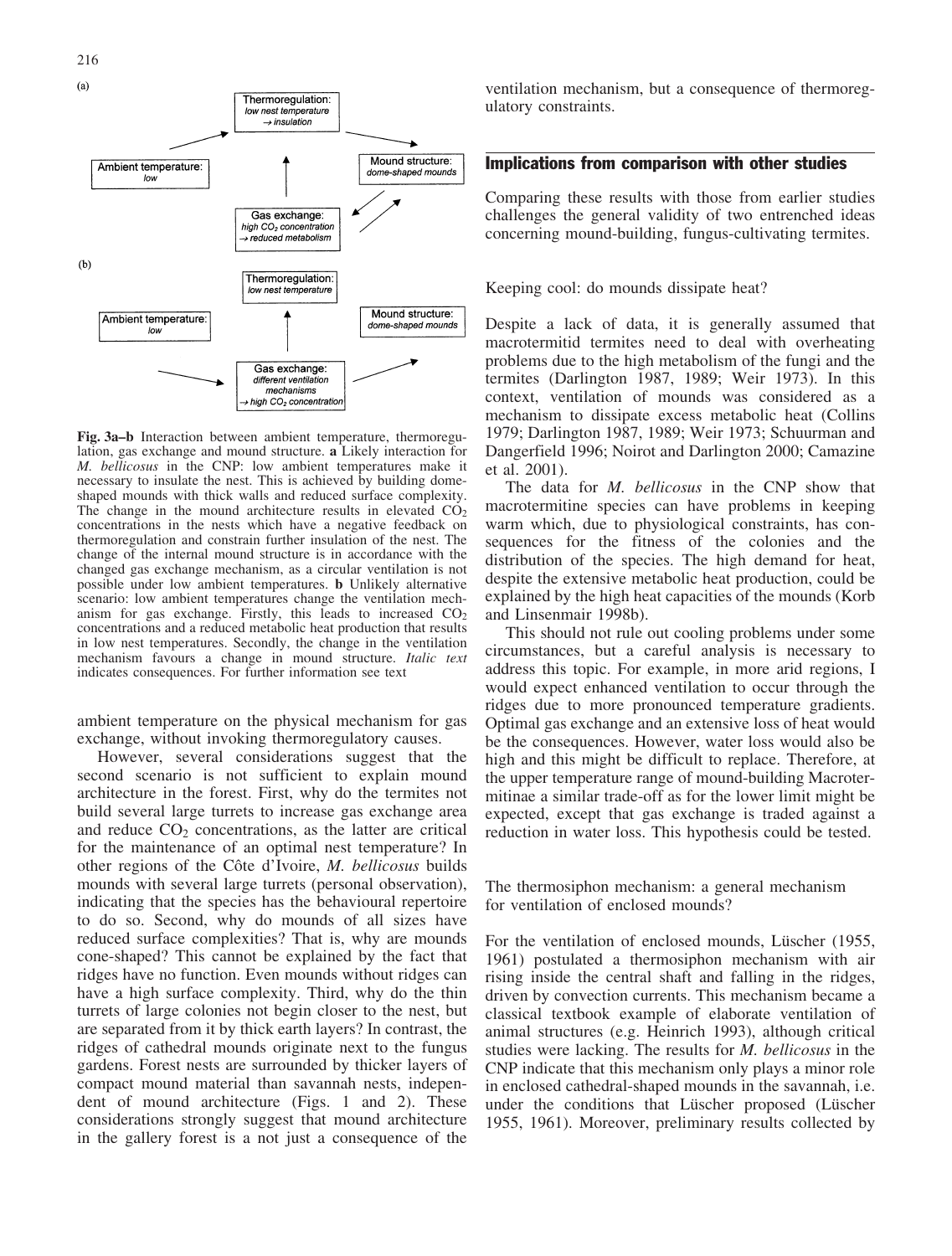Loos (1964) are in line with the externally driven ventilation found for M. bellicosus.

A recent study on M. michaelseni, which also builds enclosed mounds, also lacks support for Lüscher's thermosiphon ventilation mechanism (Turner 2001). In contrast with M. bellicosus, however, M. michaelseni mounds seem to be mainly ventilated by a tidal movement of air driven by temporal variation in wind speed and wind direction, while thermosiphon-like metabolisminduced buoyant forces may promote social homeostasis.

Although the influence of wind was not quantitatively investigated in M. bellicosus, it is unlikely for several reasons that the ventilation mechanism working in M. michaelseni mounds is a major driving force in M. bellicosus in the CNP. First, M. michaelseni does not build cathedral-shaped mounds with ridges, but coneshaped mounds with a tall, thin turret (i.e. spire) and a broad outwash pediment (Turner 2000). Thus, a circulatory ventilation system is missing in M. michaelseni, while it is present in *M. bellicosus* mounds of the savannah. Second, in *M. bellicosus* mounds air rises in the peripheral air channels (equivalent to Turner's surface conduits) during the day (Korb and Linsenmair 2000b); this is difficult to explain by Turner's tidal flow ventilation mechanism. And third, there was a daily cycle in the ventilation pattern of different ridges of the mounds. Those ridges having the most intense rise of air and ventilation were more exposed to the sun's radiation and therefore had the highest surface temperature (Korb and Linsenmair 2000b). Such a pattern can hardly be accounted for by tidal movement of air driven by wind conditions. Together, this indicates that in cathedral-shaped M. bellicosus mounds thermal radiation is the major driving force for ventilation during the day. However, it needs to be investigated whether the warming of the mound surface leads to an intensified movement of air that can cause air flow inside the mounds' peripheral air channels. Then wind-induced flow would play a role, but it would still gain its force mainly by solar radiation. So, in general, wind and solar power seem to be the driving forces for the ventilation of enclosed mounds, with convection currents – as proposed in the thermosiphon mechanism – probably playing a minor role. Which driving force is more important depends on the species and the environmental conditions.

## Proximate mechanisms for the construction of mounds

The construction of mounds that seem to be adapted to local temperatures should not imply a purposeful design of the mounds with all termites having a blueprint of the nest 'hardwired' into the nervous system. There is no need to invoke individual complexity. Theories of selforganisation (i.e. the emergence of macroscopic patterns out of collective actions of relatively simple individuals) can explain how complex patterns may emerge from interactions among social individuals that exhibit simple

behaviours (for reviews see Bonabeau et al. 1997; Theraulaz et al. 1999; Camazine et al. 2001). Although self-organisation is not yet in a position to explain macroscopic features of termite mounds, several models have been developed to account for the construction of pillars and walls, the building elements of mounds (Grassé 1959; Deneubourg 1977; Bonabeau et al. 1998; O'Toole et al. 1999; Camazine et al. 2001). The most complex approach was probably to explain the construction of the royal cell by a combination of self-organisation and the use of a template (Bonabeau et al. 1998; Camazine et al. 2001), which was based on experimental data (Grassé 1959, 1984; Bruinsma 1979). The question how more complex structures, such as adaptive mound architecture, arise has not been addressed, probably also due to a lack of quantitative empirical data and cooperation between modellers and empiricists. How necessary such cooperation would be, might be illustrated by the following example. A recent simulation on the development of pillar-wall constructions pointed out that, in addition to stimulating factors, an inhibition mechanism is necessary to get 'a smooth surface of joining tips of growing pillars and a lateral extension of the pillars into walls' (O'Toole et al. 1999). This gave rise to a controversy, as former models did not need to include such an inhibition effect (Grassé 1959; Deneubourg 1977; Bonabeau et al. 1998). However, the differences in the simulation results are likely to be explained by biological differences between the species that served as model systems. O'Toole et al.'s (1999) model is based on Nasutitermes costalis (Jones 1979, 1980), while those of the former studies were based on Macrotermitinae; however, the former uses faecal pellets to build carton nests (Traniello 1981), while the latter use soil particles to build earthen nests (Grassé 1984). Furthermore, a smooth building surface is no general criterion for building processes in termites; the latter species not necessarily produce smooth surfaces during the building process (i.e. pillars do not grow evenly and may differ in height) (personal observation). Also a halting behaviour, claimed to be responsible for the inhibition effect in O'Toole et al.'s (1999) model, is not a general behaviour found in termites (see e.g. Grassé 1959, 1984). However, another general mechanism is quite likely to induce a similar inhibition effect during building: the crowding of termites when more termites enter a building site where other termites are working at existing pillars. Then, the newly arriving termites deposit their pellets just next to them. This mechanism probably prevents a disorganised growth of just a few pillars and leads to the lateral extension of pillars into walls which, however, are not completely smooth at the tip due to the attractive component of the building pheromone. A new, more realistic model which addresses different building materials and incorporates empirical data on crowding effects would be desirable. Furthermore, this example illustrates that models which predict an observed pattern do not necessarily reflect the processes working in the real system. To reveal relevant processes, each model needs to be tested by manipulating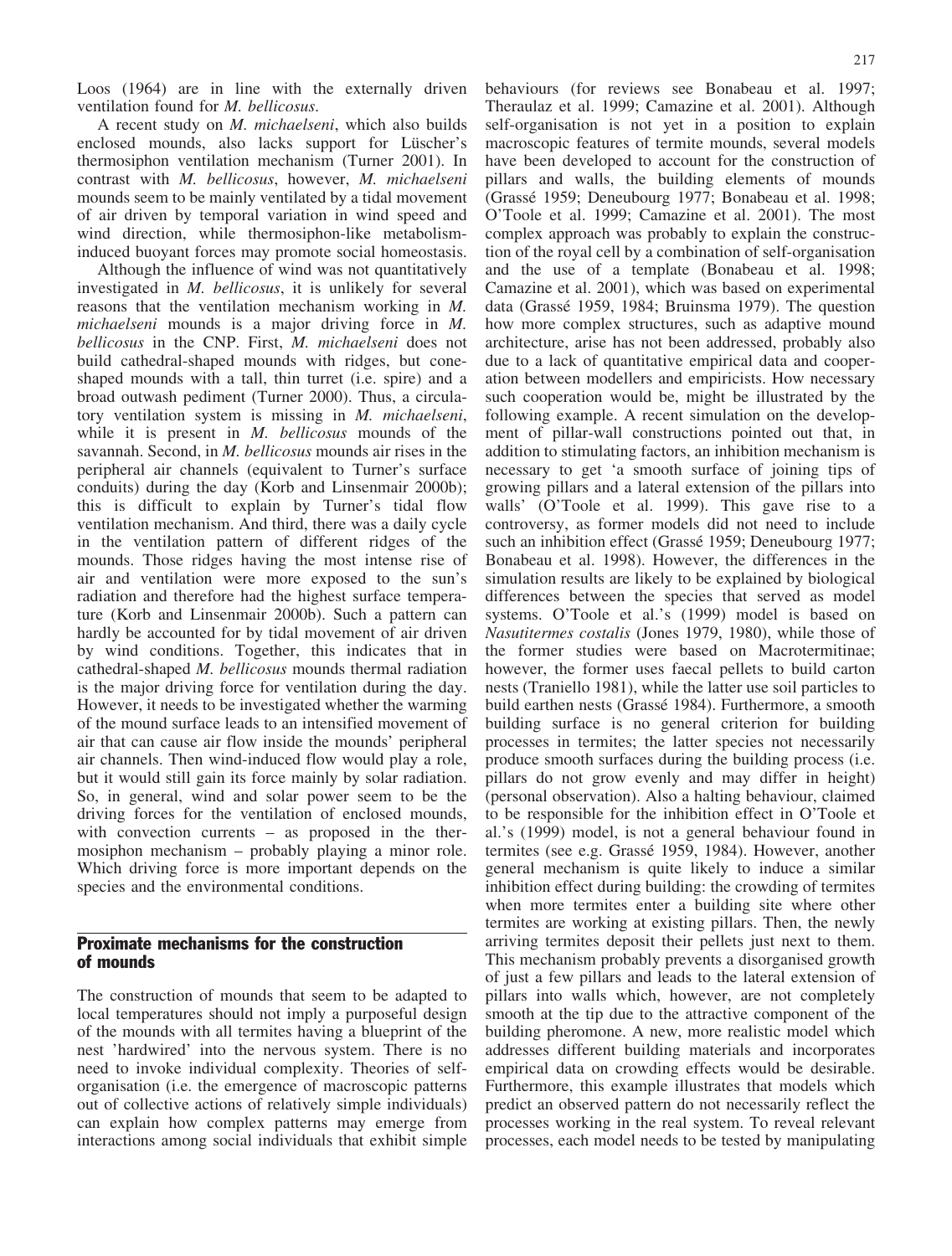one of the key parameters and comparing the results from the model with those in the field. Again, this demands a closer cooperation between modellers and empiricists.

Acknowledgements I wish to thank K.E. Linsenmair, C. Anderson, S. Turner and two anonymous referees for discussions and helpful comments on the manuscript. I was financially supported by an Emmy Noether Fellowship of the DFG (Ko  $1895/2-1$ ).

#### References

- Badertscher S, Gerber C, Leuthold RH (1983) Polyethism in food supply and processing in termite colonies of Macrotermes subhyalinus (Isoptera). Behav Ecol Sociobiol 12:115–119
- Bölsche W (1931) Der Termitenstaat. Kosmos Gesellschaft der Naturfreunde, Stuttgart
- Bonabeau E, Theraulaz G, Deneubourg JL, Aron S, Camazine S (1997) Self-organization in social insects. Trends Ecol Evol 12:188–193
- Bonabeau E, Theraulaz G, Deneubourg JL, Franks NR (1998) A model for the emergence of pillars, walls and royal chambers in termite nests. Philos Trans R Soc Lond B 353:1561–1576
- Bruinsma OH (1979) An analysis of building behaviour of the termite Macrotermes subhyalinus (Rambur). PhD thesis, Agricultural University, Wageningen, The Netherlands
- Camazine S, Deneubourg JL, Franks N, Sneyd J, Theraulaz G, Bonabeau E (2001) Self-organization in biological systems. Princeton University Press, Princeton, N.J.
- Collins NM (1979) The nest of Macrotermes bellicosus (Smeathman) from Mokwa, Nigeria. Insectes Soc 26:240–246
- Collins NM (1981) Populations, age structure and survivorship of colonies of Macrotermes bellicosus (Isoptera: Macrotermitinae). J Anim Ecol 50:293–311
- Darlington JPEC (1987) How termites keep their cool. Entomol Soc Queensl News Bull 15:45–46
- Darlington JPEC (1989) Ventilation systems in termite nests in Kenya. Sociobiology 15:263–264
- Darlington JPEC, Zimmerman PR, Wandiga SO (1992) Populations in nests of the termite Macrotermes jeanneli in Kenya. J Trop Ecol 8:73–85
- Darlington JPEC, Zimmerman PR, Greenberg J, Westberg C (1997) Production of metabolic gases by nests of the termite Macrotermes jeanneli in Kenya. J Trop Ecol 13:491–510
- Deneubourg JL (1977) Application de l'ordre par fluctuation à la description du nid chez les termites. Insectes Soc 24:117–130
- Gerber C, Badertscher S, Leuthold RH (1988) Polyethism in Macrotermes bellicosus (Isoptera). Insectes Soc 35:226–240
- Grassé PP (1959) La reconstruction du nid et les coordinations inter-individuelles chez Bellicositermes natalensis et Cubitermes sp. La théorie de la stigmergie: essai d'interprétation du comportement des termites constructeurs. Insectes Soc 6:41–81
- Grassé PP (1984) Réparation, reconstruction et remaniements internes du nid. Coordination de tâches individuelles et comportement stigmergique. La déterminisme du comportement constructeur. In: Grassé PP (ed) Termitologia, Tome II: Fondation des sociétés – construction. Masson, Paris, pp 490– 577
- Grassé PP, Noirot C (1961) Nouvelles recherches sur la systématique et l'éthologie des termites champignonnistes du genre Bellicositermes Emerson. Insectes Soc 8:311–359
- Hansell MH (1984) Animal architecture and building behaviour. Longman, London
- Heinrich B (1993) The hot-blooded insects. Harvard University Press, Cambridge, Mass.
- Jones RJ (1979) Expansion of the nest of Nasutitermes costalis. Insectes Soc 26:322–342
- Jones RJ (1980) Gallery construction by Nasutitermes costalis: polyethism and the behaviour of individuals. Insectes Soc 27:5– 28
- Korb J (1997) Lokale und regionale Verbreitung von Macrotermes bellicosus (Isoptera; Macrotermitinae): Stochastik oder Deterministik? Wissenschaft & Technik Verlag, Berlin
- Korb J, Aanen DK (2003) The evolution of uniparental transmission of fungal symbionts in fungus-growing termites (Macrotermitinae). Behav Ecol Sociobiol 53:65–71
- Korb J, Linsenmair KE (1998a) The effects of temperature on the architecture and distribution of Macrotermes bellicosus (Isoptera: Macrotermitinae) mounds in different habitats of a West African Guinea savanna. Insectes Soc 45:51–65
- Korb J, Linsenmair KE (1998b) The structure of Macrotermes bellicosus (Isoptera; Macrotermitinae) mounds: what role does microclimate and thermoregulation play? Insectes Soc 45:335– 342
- Korb J, Linsenmair KE (1999a) The architecture of termite mounds, a result of a trade-off between thermoregulation and gas exchange? Behav Ecol 10:312–316
- Korb J, Linsenmair KE (1999b) Reproductive success of *Macroter*mes bellicosus (Isoptera, Macrotermitinae) in two neighbouring habitats. Oecologia 118:183–191
- Korb J, Linsenmair KE (2000a) Thermoregulation of termite mounds: what role does ambient temperature and metabolism of the colony play? Insectes Soc 47:357–363
- Korb J, Linsenmair KE (2000b) Ventilation of termite mounds: new results require a new model. Behav Ecol 11:486–494
- Korb J, Linsenmair KE (2001) The causes of spatial patterning of mounds of a fungus-cultivating termite: results from nearestneighbour analysis and ecological studies. Oecologia 127:324– 333
- Lepage M (1984) Distribution, density and evolution of Macrotermes bellicosus nests (Isoptera: Macrotermitinae) in the northeast of Ivory Coast. J Anim Ecol 53:107–117
- Loos R (1964) A sensitive anemometer and its use for the measurement of air currents in the nest of Macrotermes natalensis. In: Bouillon  $A$  (ed) Études sur les termites Africains. Masson, Paris, pp 364–373
- Lüscher M (1955) Der Sauerstoffverbrauch bei Termiten und die Ventilation des Nestes bei Macrotermes natalensis (Haviland). Acta Trop 12:289–307
- Lüscher M (1956) Die Lufterneuerung im Nest der Termite Macrotermes natalensis (Haviland). Insectes Soc 3:273–276
- Lüscher M (1961) Air-conditioned termite nests. Sci Am 205:138– 145
- Matsumoto T (1978) Population density, biomass, nitrogen and carbon content, energy value and respiration rate of four species of termites in Pasoh Forest Reserve. Malay Nat J 30:335–351
- McComie LD, Dhanarajan G (1990) Respiratory rate and energy utilization by Macrotermes carbonarius Hagen (Isoptera, Termitidae, Macrotermitidae) in Penang, Malaysia. Insect Sci Appl 11:197–204
- Noirot C (1970) The nests of termites. In: Krishna K, Weesner FM (eds) Biology of termites II. Academic Press, New York, pp 311–350
- Noirot C, Darlington JPEC (2000) Termite nests: architecture, regulation and defence. In: Abe T, Bignell DE, Higashi M (eds) Termites: evolution, sociality, symbioses, ecology. Kluwer Academic, Dordrecht, pp 121–139
- O'Toole DV, Robinson PA, Myerscough MR (1999) Self-organized criticality in termite architecture: a role for crowding in ensuring ordered nest expansion. J Theor Biol 198:305–327
- Ruelle JE (1964) L'architecture du nid de Macrotermes natalensis et son sens fonctionnel. In: Bouillon A (ed) Etudes sur les termites Africains. Masson, Paris, pp 327–364
- Sands WA (1969) The association of termites and fungi. In: Krishna K, Weesner FM (eds) Biology of termites I. Academic Press, New York, pp 495–524
- Schuurman G, Dangerfield JM (1996) Mound dimensions, internal structure and potential colony size in the fungus growing